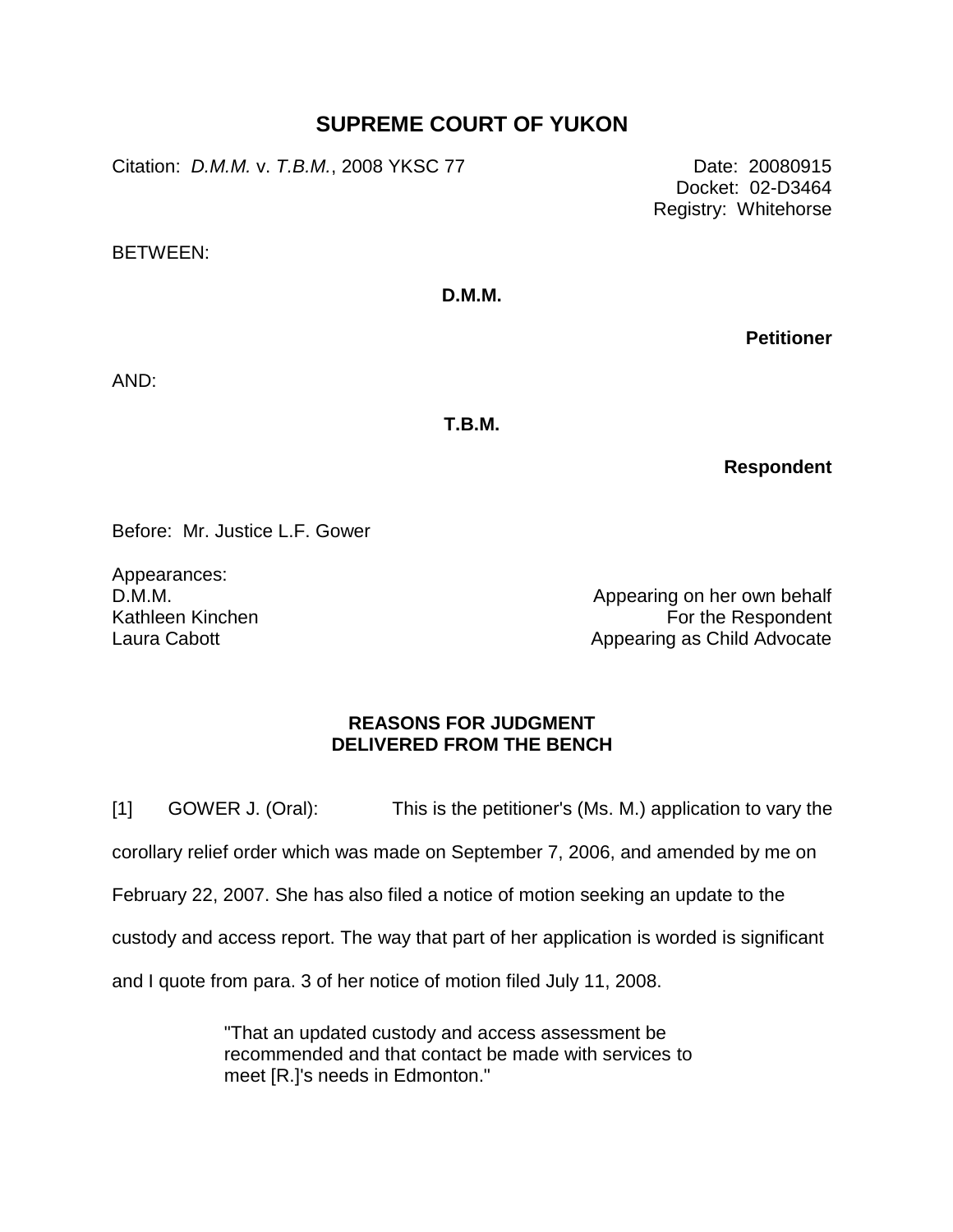I will come back to that point.

[2] This type of an application can only be heard on its merits if there has been a demonstration by the applicant that there has been a material change in circumstances. Ms. M. claims that the material change is the fact that she and Mr. M. have been separated for some time, although they have had two young girls together, currently age three and about 18 months, and that Mr. M. continues to be involved in her life to some degree or other. Mr. M. is the petitioner's former common law spouse and is to be distinguished from the respondent, T.B.M. It is Ms. M.'s onus on the application and yet, surprisingly, there is nothing in her supporting affidavit (filed July 11, 2008) which clearly indicates in any unambiguous way that she has separated from Mr. M. The only thing she does say is at para. 7:

> "My home and life is in Edmonton. I have a separate home where I live, where [R.] will be staying with me."

[3] Given the significance to this Court of Mr. M.'s involvement in Ms. M.'s life in the course of this litigation over the last five years, and the concerns that this Court has had about the potential for contact between Mr. M. and the child R., I would have expected something much more clear and much more unambiguous, perhaps with supporting corroborating material, to indicate that there has been a change in the relationship. There has been no such evidence filed. All I have are Ms. M.'s submissions on that point, which are not evidence. In that regard, I agree with the submissions of Ms. Kinchen on behalf of T.B.M., and Ms. Cabott, acting as a child advocate, that Ms. M. has not met the threshold of demonstrating a material change in circumstances.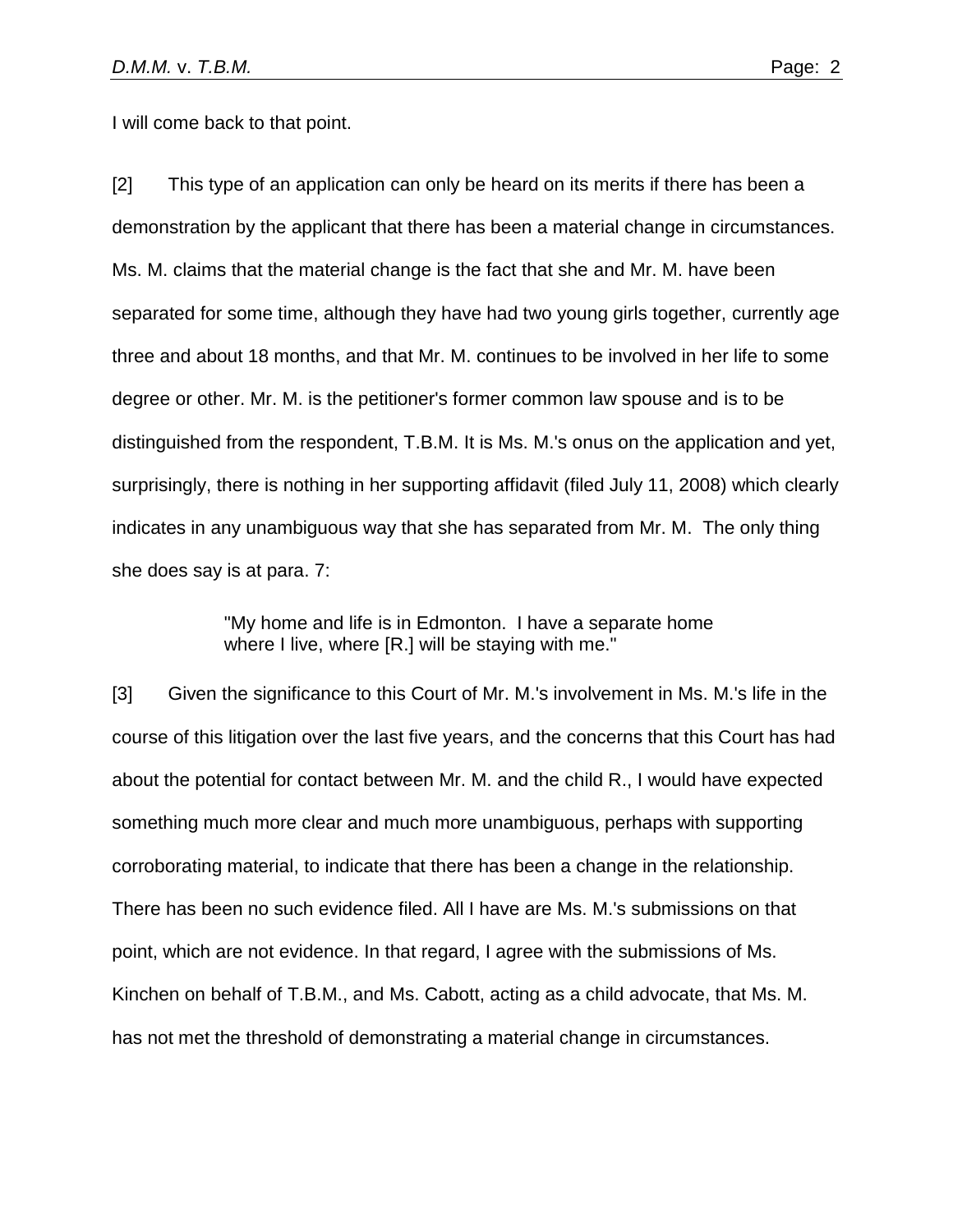[4] As for the suggestion that there be an update to the custody and access report, I would be prepared to consider making such a recommendation if there was evidence put forward by Ms. M. of significant changes in her life, particularly since her application of a similar nature was dismissed last July 2007. Again, there is no such evidence before me. I can only decide these matters on the basis of evidence, not on the basis of submissions.

[5] It is perhaps telling that not only did Ms. M.'s notice of motion refer to contact being made with "services" in Edmonton to meet R.'s needs, she also says in her affidavit, filed July 11, 2008, at para. 28:

> "Given that authorities may have to be involved in Alberta, I am requesting that contact be made to seek out resources in Edmonton. These resources are not available in Whitehorse and could ease [T.]'s discomfort and clearly identify what is in [R.]'s best interest. An updated custody and access report that reviews the events of the past two years will provide information to the court on the success of the current access arrangement."

I am not entirely sure what Ms. M. is getting at there, but if the suggestion is that there are social service agencies or personnel who could be utilized in Edmonton to monitor any access between her and R. in Edmonton to alleviate T.B.M.'s concerns, while that may be an option, it is not sufficient for Ms. M. to simply suggest "that contact be made". Who is that contact to be made by? Certainly not by this Court. Nor is it something T.B.M. should be expected to put time and energy and money into exploring, and nor should it be the responsibility of the child advocate necessarily, at least in the first instance, until such time there is a reason to do so.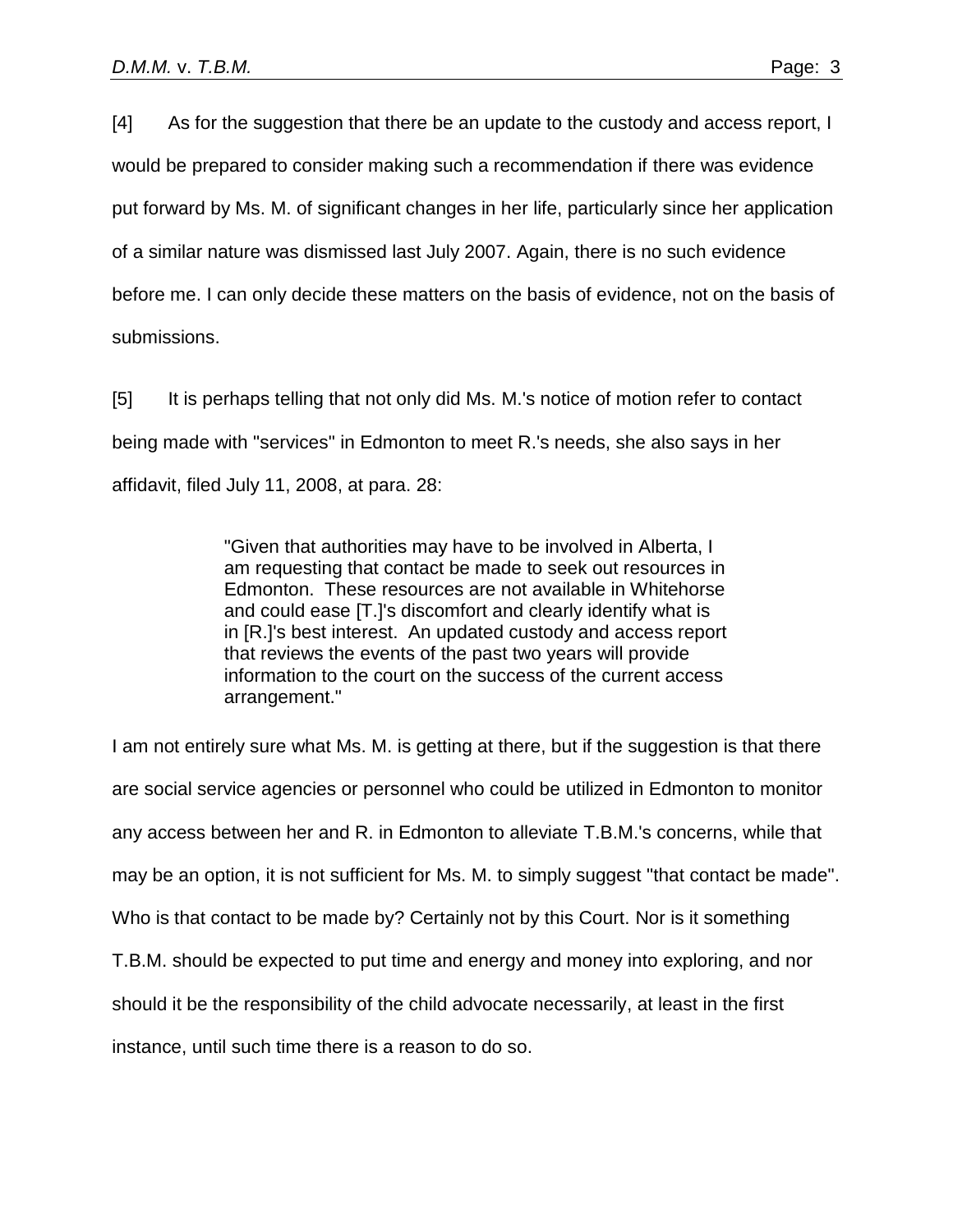[6] Once again I come back to the fact that it is Ms. M.'s onus on these applications to put forward solid evidence as to changes and options that are available that might help alleviate the Court's concerns and those of T.B.M. She has not done that, and she needs to do that in order to have any hope of success.

[7] I am not going to go into the issues of telephone access and so on and so forth, because there has been no application made to make any variation or specific orders in that regard. I very much appreciate Ms. Cabott's involvement on this application and her previous attempts to mediate the telephone issue. I would hope that, if there are changes in Ms. M.'s schedule such that she needs to get new days or evenings each week when she can telephone R., then that can be agreed to without the necessity of a court application. But, as things stand, there is no court application before me to deal with it, and so I have no jurisdiction to move in that regard.

[8] In summary, both of Ms. M.'s applications are dismissed. I will now speak to the issue of costs sought by T.B.M. Do you have anything further in particular? Are you seeking lump sum costs?

[9] MS KINCHEN: I am, My Lord, seeking lump sum costs in the amount of \$1,000.

[10] THE COURT: Ms. M., do you have any submissions to make on the issue of costs?

[11] THE PETITIONER: Yes, Your Honour. I work three jobs. I have been attempting to get legal aid for two years. It is a financial hardship for me to pay those